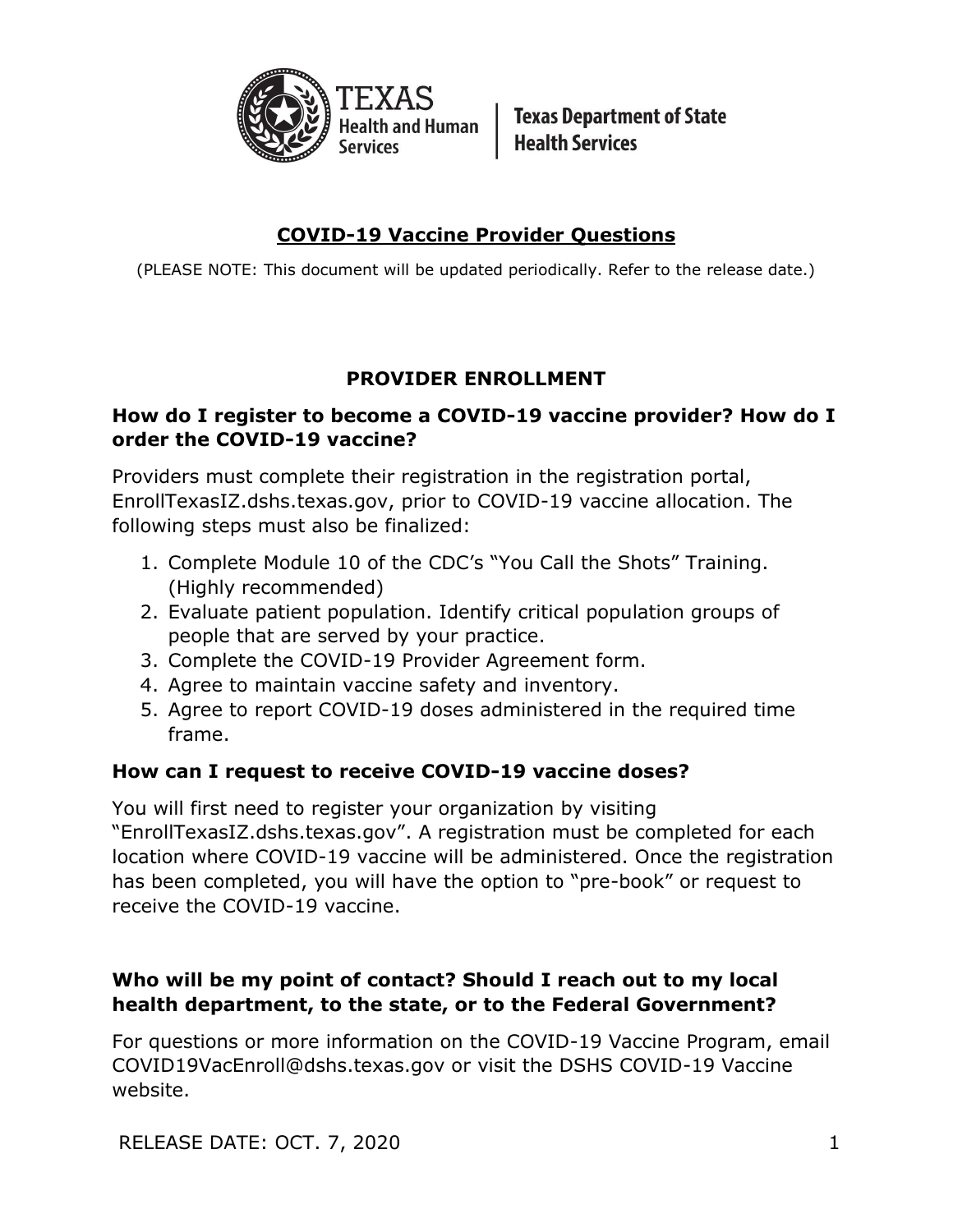#### **What type of information will need to be included during the registration process?**

During the registration process, you will be asked to submit information about your organization such as:

- Address
- Vaccine coordinator contact information
- Vaccine delivery times
- Vaccine storage capacity for each unit at the facility
- The patient profile of the population served
- Administering and reporting information
- List of responsible personnel such as the Chief Medical Officer or Chief Executive Officer
- Sign and agree to the conditions in the CDC COVID-19 Vaccination Program Provider Agreement

#### **Will I require an M.D. to administer the COVID-19 vaccine? Who can and who cannot administer the COVID-19 vaccine?**

A licensed professional will be required to administer the COVID-19 vaccine. Licensed professionals include, but are not limited to Medical Doctors (MD), Doctors of Osteopathic Medicine (DO), Nurse Practitioners (NP)/Advanced Practice Nurses (APN), Physician Assistants (PA), Certified Nurse Midwives (CNM), and Registered Pharmacists (RPh).

#### **Do we have to be enrolled in any additional program, such as the Adult Safety Net (ASN)Program, Texas Vaccines for Children (TVFC) Program, Children's Health Insurance Program (CHIP)?**

No. Any facility who has the personnel to immunize and the capacity to safely store and handle the COVID-19 vaccine is eligible to participate in the COVID-19 Vaccine Program; does not have to be enrolled in any additional vaccine program.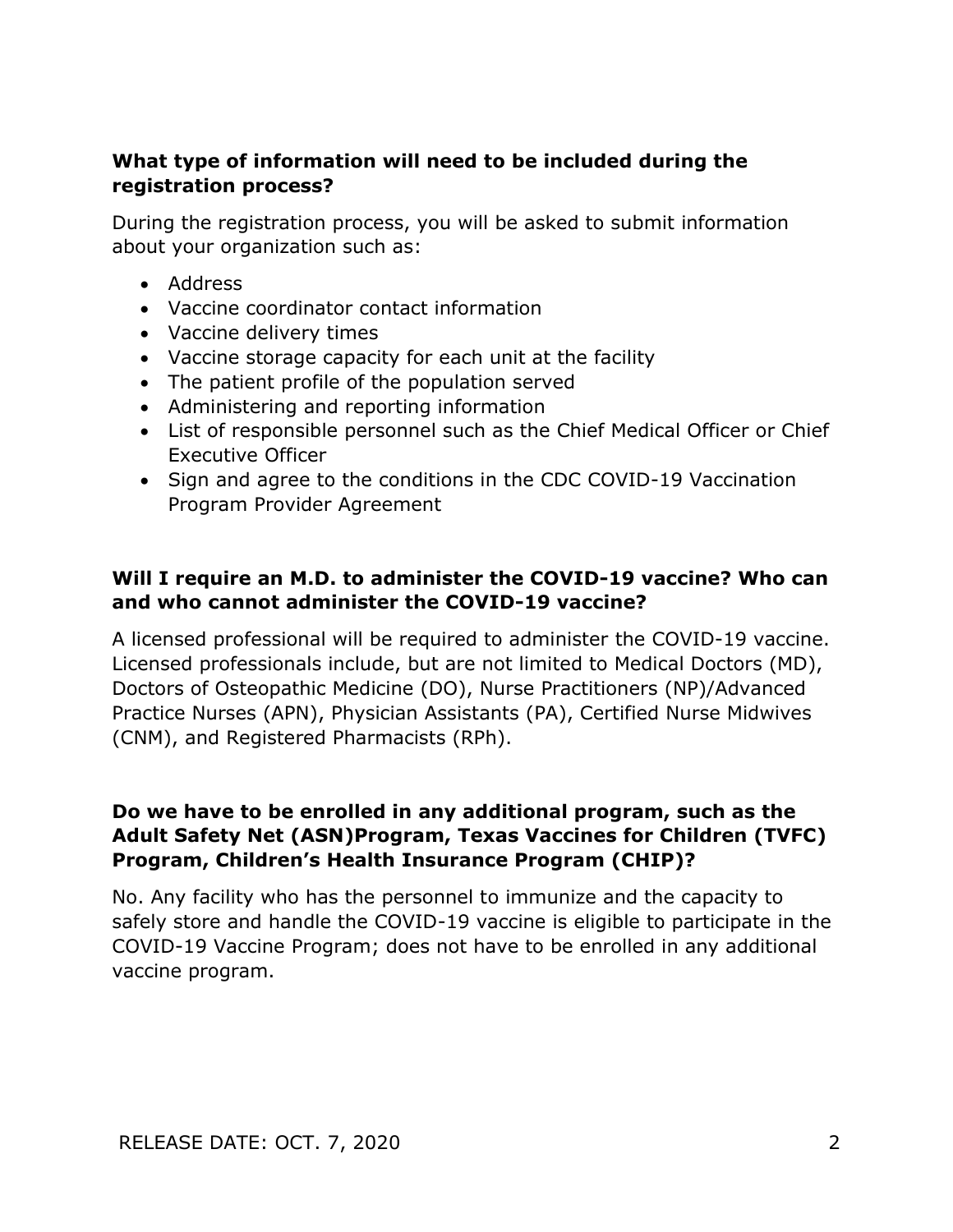### **Do I have to be signed up for Texas Immunization Registry, ImmTrac2? If so, how do I sign up?**

Yes. All facilities must enroll in ImmTrac2 to become eligible to participate in the COVID-19 Vaccine Program. Enrollment in ImmTrac2 is included in the COVID-19 Vaccine Program Provider Agreement, which can be found at EnrollTexasIZ.dshs.texas.gov

### **Are there any required trainings to complete in order to receive the COVID-19 vaccine? If so, what are the trainings and how do I access them?**

All providers who are participating in the COVID-19 Vaccine Program are highly encouraged to complete Module 10 of the CDC' s "You Call the Shots" Training.

### **What is the enrollment timeline? When will enrollment open and close?**

Enrollment is now open. There is no close date at this point, but we encourage providers to enroll as early as possible to aid in vaccine planning and ensure providers are able to report vaccine data.

# **VACCINE ORDERING & DISTRIBUTION**

#### **What is the COVID vaccine distribution plan?**

The Centers for Disease Control and Prevention (CDC) will fulfill orders for most vaccine products and associated ancillary supplies. Some vaccine products, such as those with ultra-cold temperature requirements, will be shipped directly from the manufacturer to the vaccination provider site. Because of cold chain requirements, ancillary supply kits (and diluent, if applicable) will ship separately from the vaccine but should arrive before or on the same day as the vaccine.

Vaccine allocations will be made available in three phases.

- 1. During the first phase, DSHS anticipates limited supply of the COVID-19 vaccine. Initial efforts will be made to immunize:
	- a. Healthcare personnel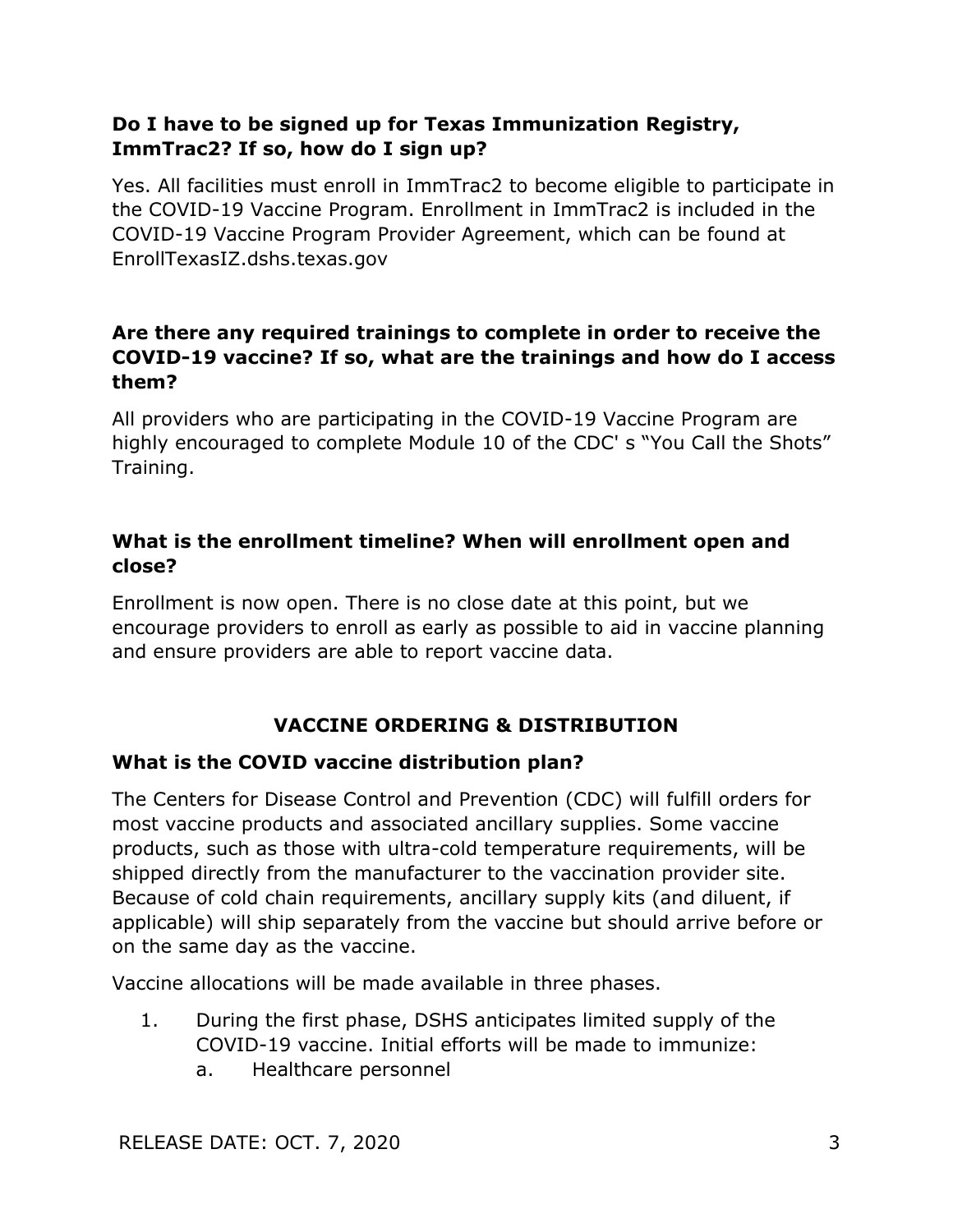- b. Texans at increased risk such as underlying medical conditions and people 65 years of age and older
- c. Other essential workers
- 2. During the second phase, there will be a large number of vaccine doses available. The focus will be to vaccinate those critical populations who were not vaccinated during phase one as well as the general public.
- 3. During the third phase, DSHS anticipates a sufficient supply of vaccines doses available to the entire population.

#### **Will the vaccine be provided by the state or will we have to purchase them as private stock?**

The Federal Government will be providing the COVID-19 vaccine through the state.

### **Do we need to order COVID-19 vaccines separately for pediatrics and adults?**

The COVID-19 vaccine will initially be an adult vaccine; however, once the COVID-19 vaccine is approved for pediatric use more information will be provided.

# **Who has been identified as critical populations?**

- Healthcare personnel
- Texans at increased risk for severe COVID-19 illness such as:
	- o Residents at nursing homes, assisted living centers, or independent living facilities
	- o People with underlying medical conditions
	- o People 65 years of age and older
- Texans at increased risk of acquiring or transmitting COVID-19 such as:
	- o People from racial and ethnic minority groups
	- o People from tribal communities
	- o People who are incarcerated/detained in correctional facilities
	- o People experiencing homelessness or living in shelters
	- o People attending colleges/universities
	- o People who work in educational settings

RELEASE DATE: OCT. 7, 2020 4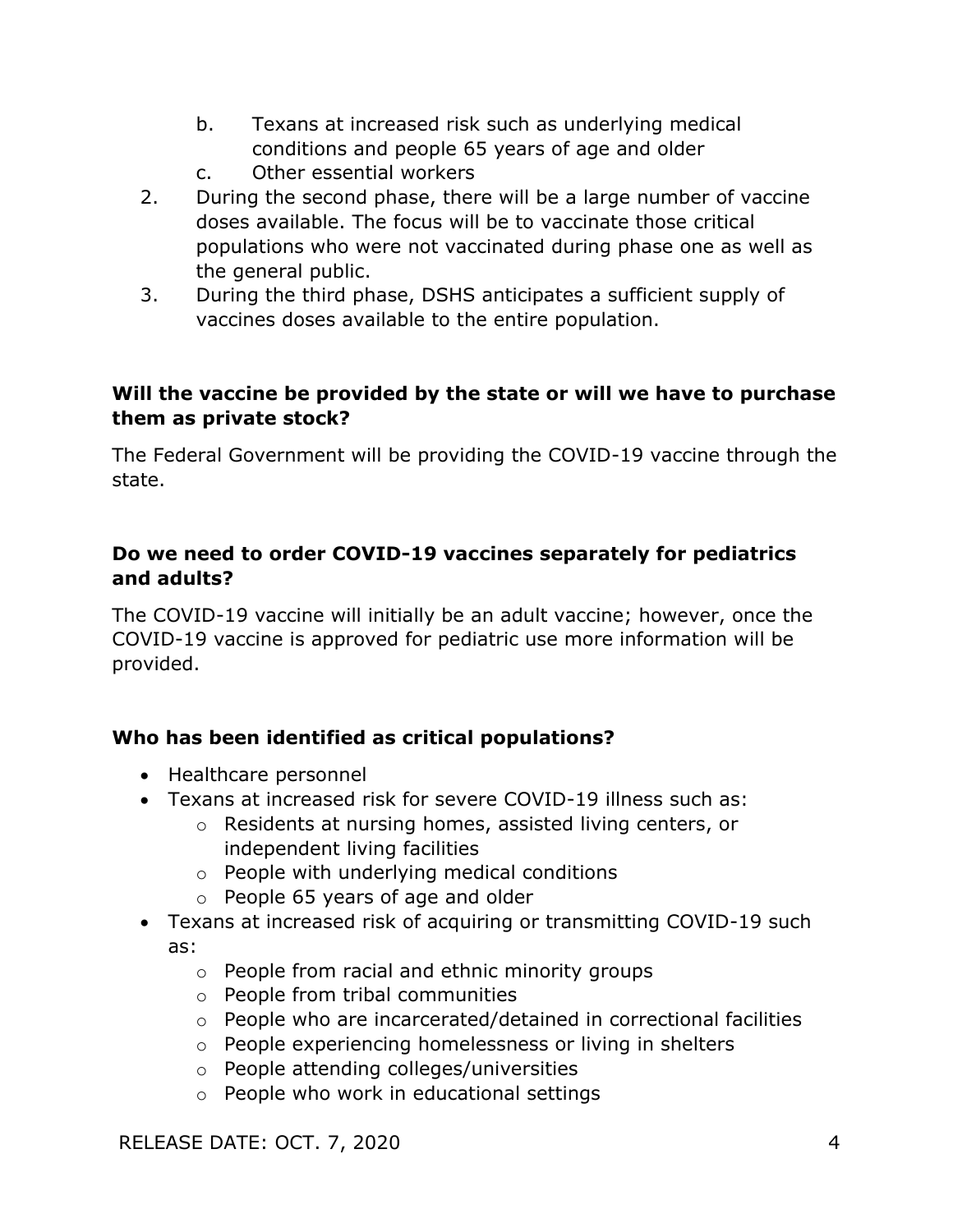- o People living and working in other congregate settings
- Texans with limited access to routine vaccination services such as:
	- o People living in rural communities
	- o People with disabilities
	- o People who are underinsured or uninsured

# **What do I do if the vaccine doesn't arrive?**

Please contact us at COVID19VacEnroll@dshs.texas.gov and we will investigate for shipping information and shipping status.

# **VACCINE STORAGE & HANDLING**

### **What are the requirements for storage and handling of the COVID-19 vaccine?**

COVID-19 vaccine products are temperature-sensitive and must be stored and handled correctly to ensure efficacy and maximize shelf life. For information on proper vaccine storage and handling, visit the CDC Vaccine Storage and Handling Toolkit at

https://www.cdc.gov/vaccines/hcp/admin/storage/toolkit/index.html

# **Will shipments include ancillary supplies?**

COVID-19 vaccine shipments will contain the following ancillary supplies:

- Needles, 105 per kit (various sizes for the population served by the ordering vaccination provider)
- Syringes, 105 per kit
- Alcohol prep pads, 210 per kit
- 4 surgical masks and 2 face shields for vaccinators, per kit
- COVID-19 vaccination record cards for vaccine recipients, 100 per kit

### **Will appropriate equipment for storage be provided? E.g. freezers, data loggers, etc.**

COVID-19 Vaccine Program providers are responsible for providing the required vaccine storage units as listed in the CDC Vaccine Storage and Handling Toolkit.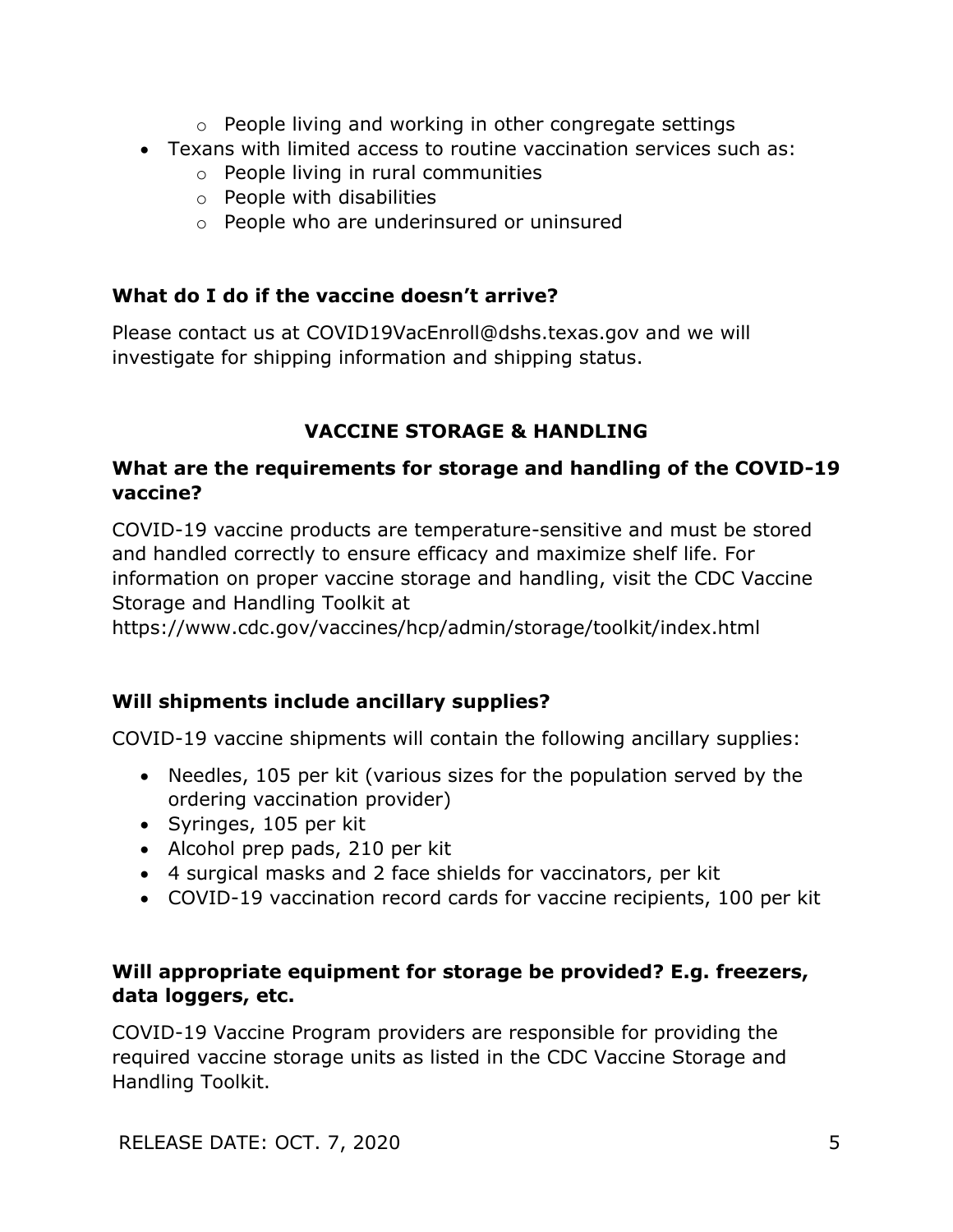#### **Will providers be responsible for purchasing an ultra-cold storage unit?**

At this time, it is the choice of the COVID-19 Vaccine Program providers to purchase an ultra-cold storage unit if needed. The Texas Department of State Health Services does not recommend that providers purchase a separate ultra-cold storage unit at this time until further guidance is provided by CDC.

#### **What are the emergency transport procedures?**

Emergency transport procedures can be found in the CDC Vaccine Storage and Handling Toolkit on pages 21 through 26. For information on proper vaccine storage and handling, visit the CDC Vaccine Storage and Handling Toolkit at

https://www.cdc.gov/vaccines/hcp/admin/storage/toolkit/index.html

#### **How do I update my facility's shipping information?**

Providers may update their shipping information in the registration portal, EnrollTexasIZ.dshs.texas.gov. Providers must update their shipping information BEFORE accepting a COVID-19 vaccine allocation to prevent issues with delivery.

### **If one of my clinic's vaccine coordinators no longer works here, how do I update my facility's contact information?**

Providers may update their contact information on the registration portal, EnrollTexasIZ.dshs.texas.gov. As a reminder, providers must have a primary and back-up vaccine coordinator to receive COVID-19 vaccines.

#### **What happens if the diluent or the cold chain is not maintained?**

Providers should call the manufacturer listed on the box for viability determination. If the dose is deemed non-viable, then the doses should be reported as wasted.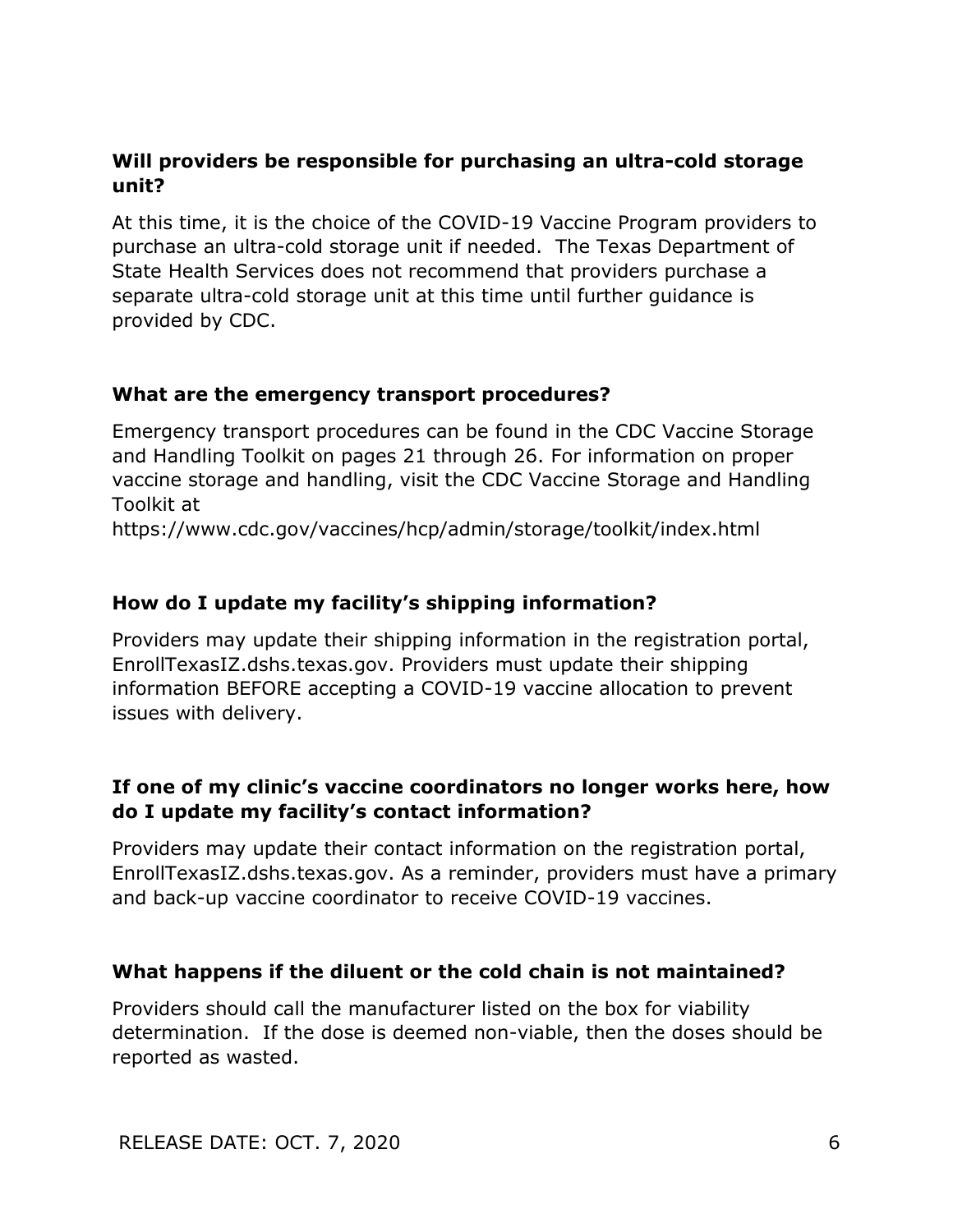### **VACCINE INFORMATION & PRESENTATION**

#### **When will the COVID-19 vaccine become available?**

DSHS anticipates the vaccine to become available in fall 2020. For the most up-to-date information, please visit [www.ImmunizeTexas.com.](http://www.immunizetexas.com/)

### **How much will it cost to receive COVID-19 vaccine?**

COVID-19 vaccines and ancillary supplies will be distributed by the federal government at no cost to enrolled COVID-19 vaccination providers.

#### **How many doses come in each kit?**

Each kit contains 100 doses

### **Is the COVID-19 vaccine a one-dose or a two-dose series? What is the timeframe between doses if it is a series?**

There will be multiple presentations of the COVID-19 vaccine which may include both one-dose and two-dose series. Each COVID-19 vaccine presentation will have its own timeframe between the first and second dose, if applicable. For more information about each COVID-19 vaccine presentation and the interval between doses, contact the appropriate manufacturer.

#### **Will the COVID-19 vaccines be single-dose or multi-dose vials?**

There will be multiple presentations of the COVID-19 vaccine which may include single-dose vials, multi-dose vials, or pre-filled syringe. For more information about each COVID-19 vaccine presentation, contact the appropriate manufacturer.

#### **Will the COVID-19 vaccine need to be reconstituted?**

There will be multiple presentations of the COVID-19 vaccine which may or may not need to be reconstituted. For more information about each COVID-19 vaccine presentation, contact the appropriate manufacturer.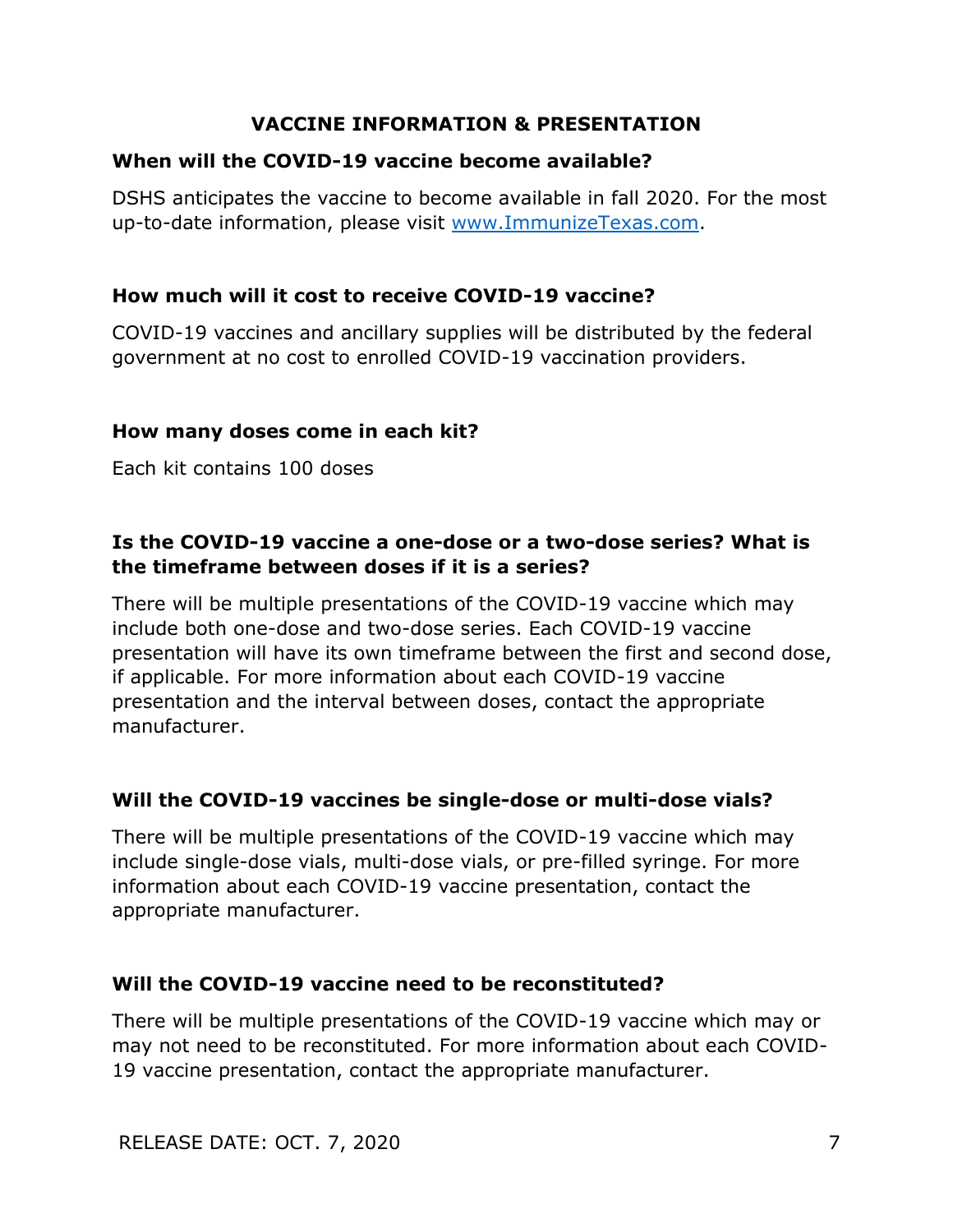#### **What are the contraindications and precautions of the COVID-19 vaccine?**

For contraindications and precautions of specific COVID-19 vaccine presentations, contact the appropriate manufacturer.

#### **What's the COVID-19 Vaccine Provider hotline?**

If you have any questions or concerns, please call the DSHS COVID-19 Vaccine Provider hotline at 877-835-7750. The COVID-19 hotline hours of operation are 8 a.m. to 5 p.m., Monday through Friday. You may also email COVID19VacEnroll@dshs.texas.gov.

#### **VACCINE REPORTING**

#### **What are the reporting requirements?**

Texas Health and Safety Code Sec. 161.00705 states that any Antiviral, Immunization, or Medication administrations in response to a declared disaster or emergency must be entered into the Texas Immunization Registry (ImmTrac2) at https://immtrac.dshs.texas.gov/

The Texas Health and Safety Code can be found at: https://statutes.capitol.texas.gov/Docs/HS/htm/HS.161.htm

ImmTrac2 disaster reporting training video can be found at: https://youtu.be/lnqWY7lldQw

#### **Where do I report COVID-19 administration data?**

All COVID-19 vaccine administration data must be reported to the Texas Immunization Registry (ImmTrac2). Requests for ImmTrac2 access can be emailed to ImmTrac2@dshs.texas.gov.

ImmTrac2 disaster reporting training video can be found at: https://youtu.be/lnqWY7lldQw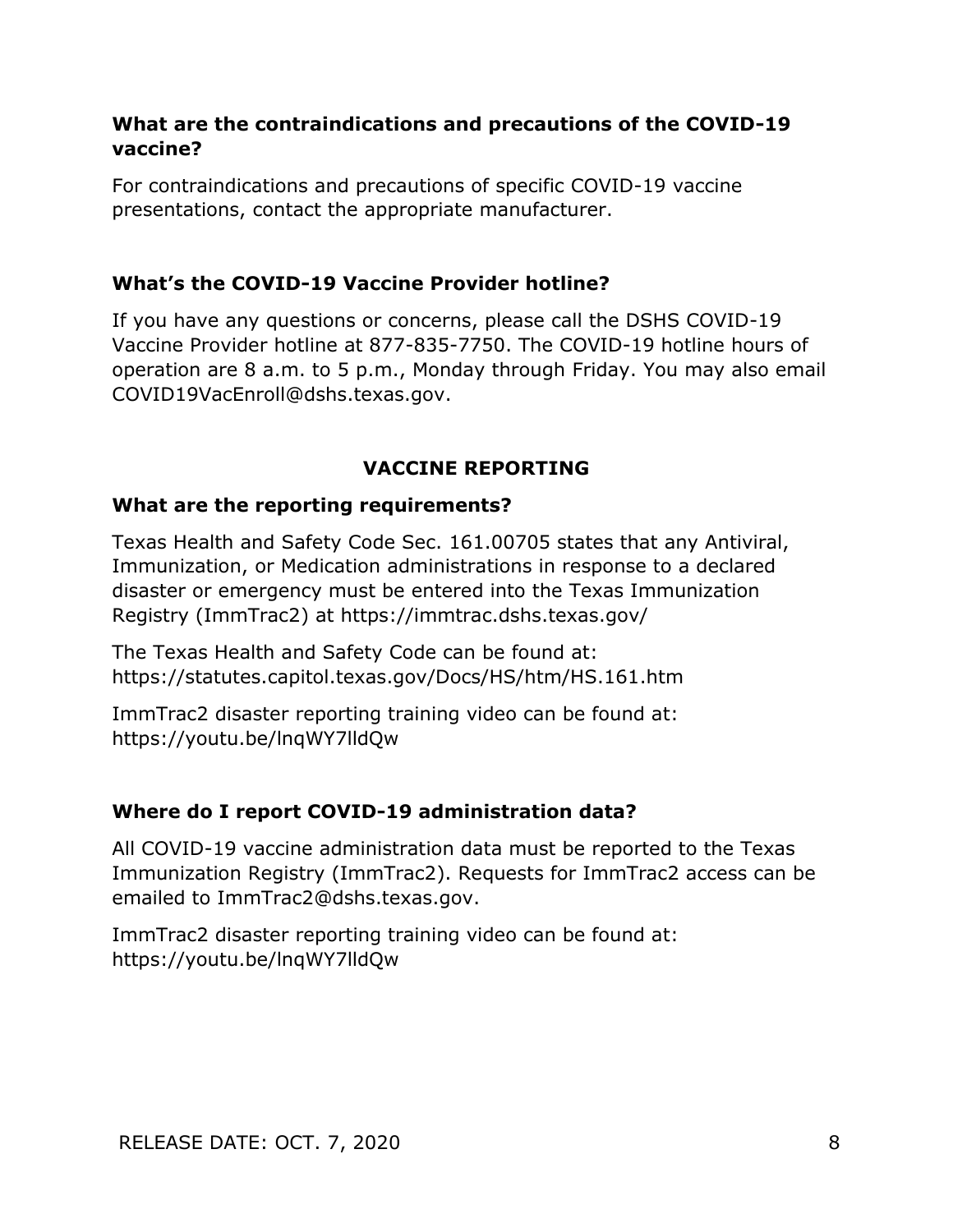### **What reporting requirements must be met for the COVID-19 Vaccine Program? How often must they be submitted?**

The CDC and DSHS require that organizations enrolled in the COVID-19 Vaccination Program report data elements for each dose administered within 24 hours of administration to the Texas Immunization Registry, ImmTac2.

Additional Requirements for COVID-19 Vaccine Administration:

Organizations must:

- Administer COVID-19 Vaccine in accordance with all requirements and recommendations of CDC and CDC's Advisory Committee on Immunization Practices (ACIP).
- Administer COVID-19 Vaccine regardless of the vaccine recipient's ability to pay COVID-19 Vaccine administration fees.
- Report the number of doses of COVID-19 Vaccine and adjuvants that were unused, spoiled, expired, or wasted as required by DSHS.
- Preserve the record for at least 3 years as required by DSHS. Such records must be made available to any federal, state, local, or territorial public health department to the extent authorized by law.
- Not sell or seek reimbursement for COVID-19 vaccine and any adjuvant, syringes, needles, or other constituent products and ancillary supplies that the federal government provides without cost to the Organization.
- Organization must comply with all federal instructions and timelines for disposing COVID-19 vaccine and adjuvant, including unused doses.
- Organization's COVID-19 vaccination services must be conducted in compliance with CDC's Guidance for Immunization Services During the COVID-19 Pandemic for safe delivery of vaccines.

# **How quickly does COVID-19 vaccine administration data need to be reported to ImmTrac2?**

CDC requires that vaccination providers enrolled in the COVID-19 Vaccination Program report each dose administered within 24 hours of administration to the Texas Immunization Registry (ImmTrac2).